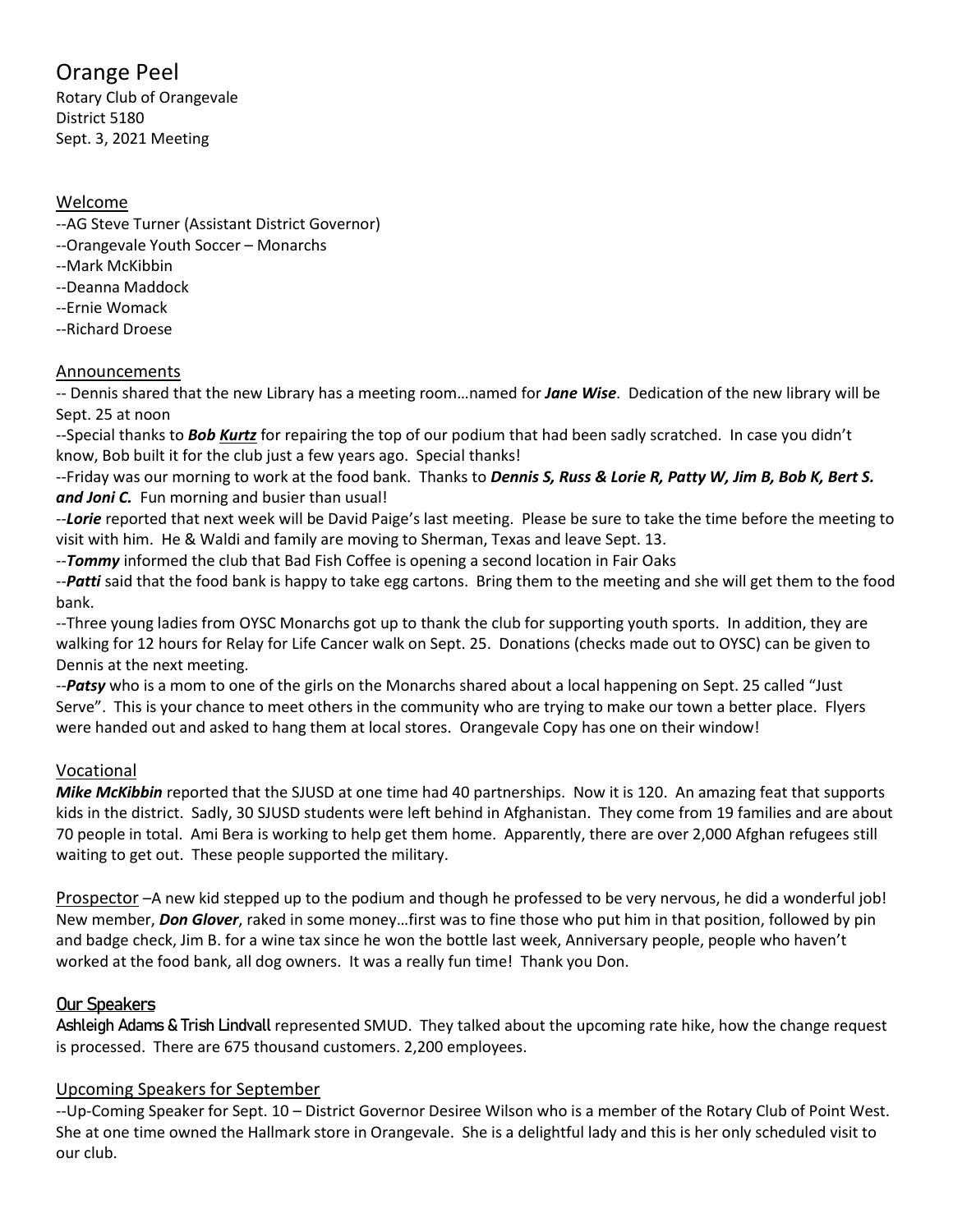--Sept. 17 --Folsom Pioneer Village, Sumner Howes will be sharing the trip to the West. Should be a fun one as they come dressed in costume.

--Sept. 24 is HART of Orangevale & Fair Oaks. Brenda Epperly will be our speaker.

# Upcoming Community Projects

--Bike Trail Clean Up

--Pasteur Track Clean Up (named in honor of our deceased President Elect Joe Surra)

--Exercise Equipment at Orangevale Park Grant has been approved. Stay tuned for when we work on that.

--Classroom Grants will be starting up soon. If you have any connections to Orangevale teachers be sure to remind them to apply for one.

#### Fundraising

--A new committee is being formed. Help is needed! Possible ideas are a drive thru BBQ dinner, and Sees Candy with a possible borrowed store front. If you have ideas or concerns, please let Dennis know. Not voicing an opinion could mean that you like the ideas and will support them. Silence is not a good one on this…….

#### Notes

--*Dianna* asked that we save our wine as whiskey bottles for the Cocktails & Candle Making night. Seems easy enough, so bring in your empties to the meeting. By the way, if you're embarrassed to be seen with how many you have, I'm sure she will just meet you secretly in the parking lot….just sayin!

#### Raffle

--With 7 balls and \$114 in the pot, *Mairy D.* had her lucky number drawn. She did not manage to grab the orange…

#### Sept. 10 Jobs

--Greeters –Dianna & David P. (be there by 6:30)

--Invocation – David

--Vocational Speaker – Dianna

--Raffle Tickets – Mairy Droese (be there by 6:30)

Pictures following thanks to *Bob Kurtz & Dennis S.*

- 1. Patsy sharing about Just Serve
- 2. Monarchs
- 3. The girls were given a Rotary Coin by the Prez.
- 4. Mike McKibbin
- 5. Mairy & the white ball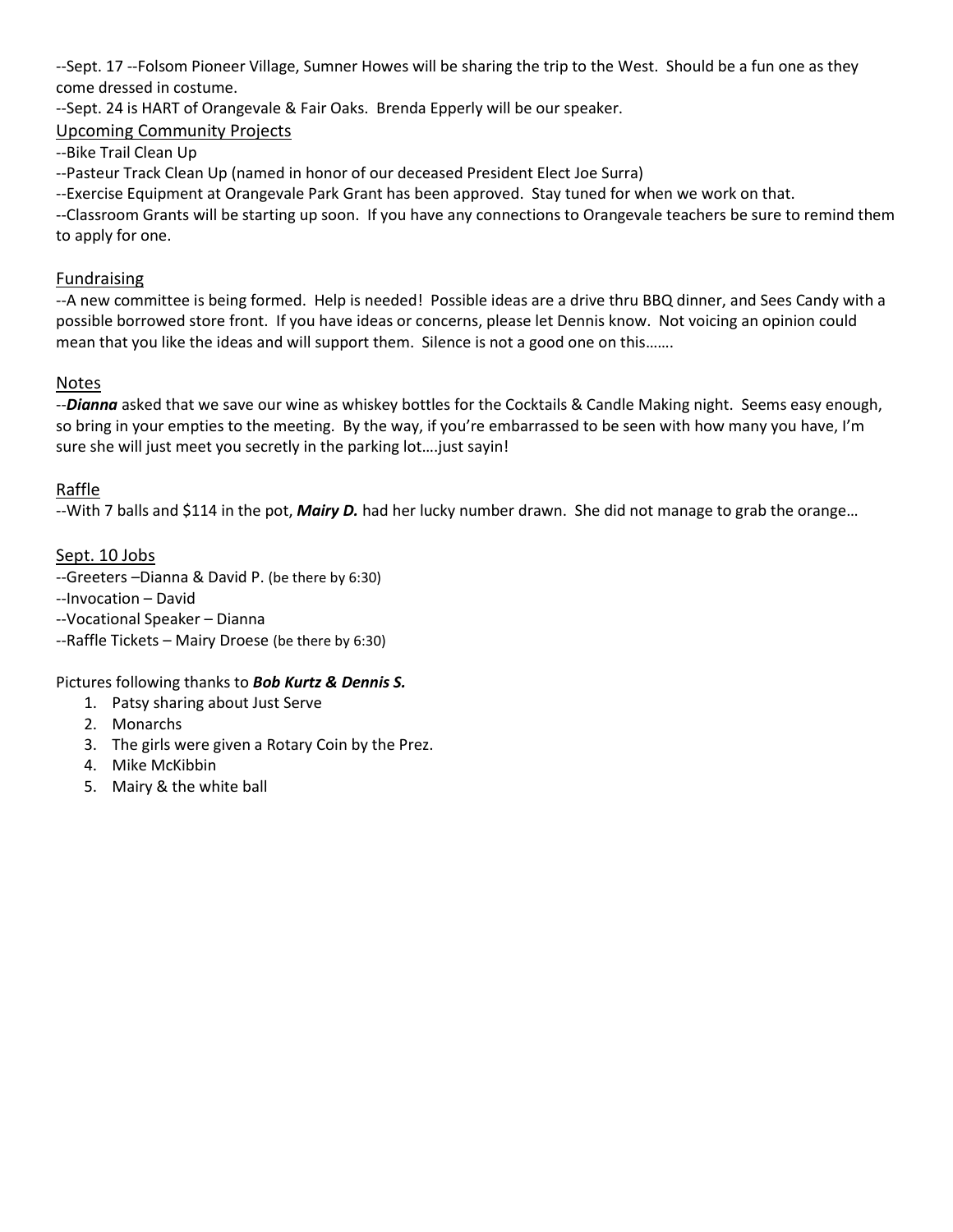

Labor Day, celebrated on the first Monday of every September, honors millions of hardworking Americans across the country. It's a day in which the US Department of Labor pays tribute to the "greatest worker in the world", awarding time off. Typically it's a day to enjoy a BBQ or a great book. No matter how you celebrate, take a moment to be grateful for the way you have improved the world by your vocation. Every job has value and every job is needed. Thank you for your "labors".

Thought for today for this Labor Day… No human masterpiece has been created without great labor….. *Andre Gide*